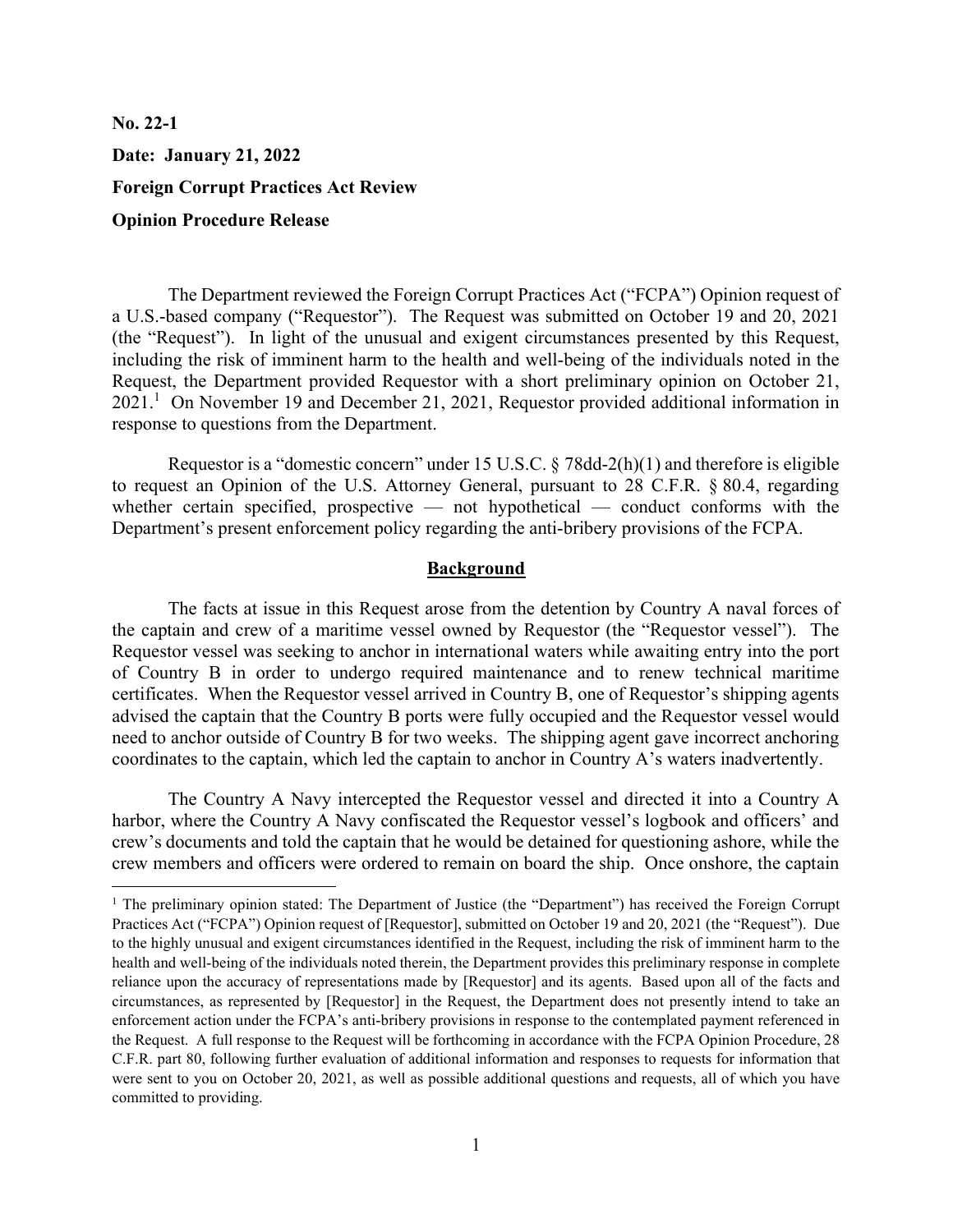was detained in jail without being questioned or provided any documentation authorizing his arrest or detention. An incident report by the Country A Navy notes that the Requestor vessel was in Country A waters in violation of various laws and treaties. Requestor has provided information and documentation showing that the captain was at that time suffering from serious medical conditions that would be significantly exacerbated by the circumstances and conditions of his detention and created a significant risk to his life and well-being.

Shortly following the detention of the captain onshore and of the crew onboard the Requestor vessel, a third party purporting to act on behalf of the Country A Navy (the "Third-Party Intermediary") approached Requestor and demanded a financial payment to release the captain and to permit the crew and the vessel to leave Country A waters.

To engage with the Third-Party Intermediary, Requestor retained the services of an agent ("Requestor Agent") with which Requestor was familiar from previous work and on which Requestor had recently conducted due diligence. Requestor and Requestor Agent repeatedly asked the Third-Party Intermediary to provide a formal basis for the payment — such as an invoice or other documentation setting forth charges or an enumerated fine amount — to ensure that the payment would be made pursuant to a fine or other penalty resulting from a legal or regulatory violation, if any. This request was repeatedly rejected by the Third-Party Intermediary. Requestor also sought the assistance from other agencies within the U.S. government to end the captain's detention and permit the Requestor vessel and its crew to leave Country A expeditiously. Requestor also requested that those agencies notify relevant Country A authorities of the detention of the captain and crew, and the confiscation of the Requestor vessel.

None of those avenues bore fruit. Instead, the Third-Party Intermediary told Requestor Agent and Requestor that to resolve the matter expeditiously and obtain the release of the captain, the vessel, and the crew, Requestor needed to make a payment in cash of \$175,000 to the Third-Party Intermediary imminently; otherwise the captain and the crew members would be detained for a longer period of time and the vessel would be seized.

Although the Third-Party Intermediary represented the payment to be an official payment to the government of Country A, the nature of the demand and the manner of payment raised concerns for Requestor that the payment was intended for one or more Country A government officials. The Request seeks an Opinion as to whether the Department, based on the facts and representations provided by Requestor regarding the demanded cash payment, would presently intend to bring an enforcement action under the FCPA's anti-bribery provisions against Requestor if the Company were to make such payment to the Third-Party Intermediary.

## Analysis

Based on the specific facts presented by Requestor, the proposed payment would not trigger an enforcement action under the anti-bribery provisions of the FCPA because Requestor would not be making the payment "corruptly" or to "obtain or retain business." The FCPA prohibits, inter alia, any domestic concern from corruptly giving or offering anything of value to any "foreign official" to assist "in obtaining or retaining business for or with, or directing business to, any person." 15 U.S.C. § 78dd-2(a). "Corruptly" means an intent or desire to wrongfully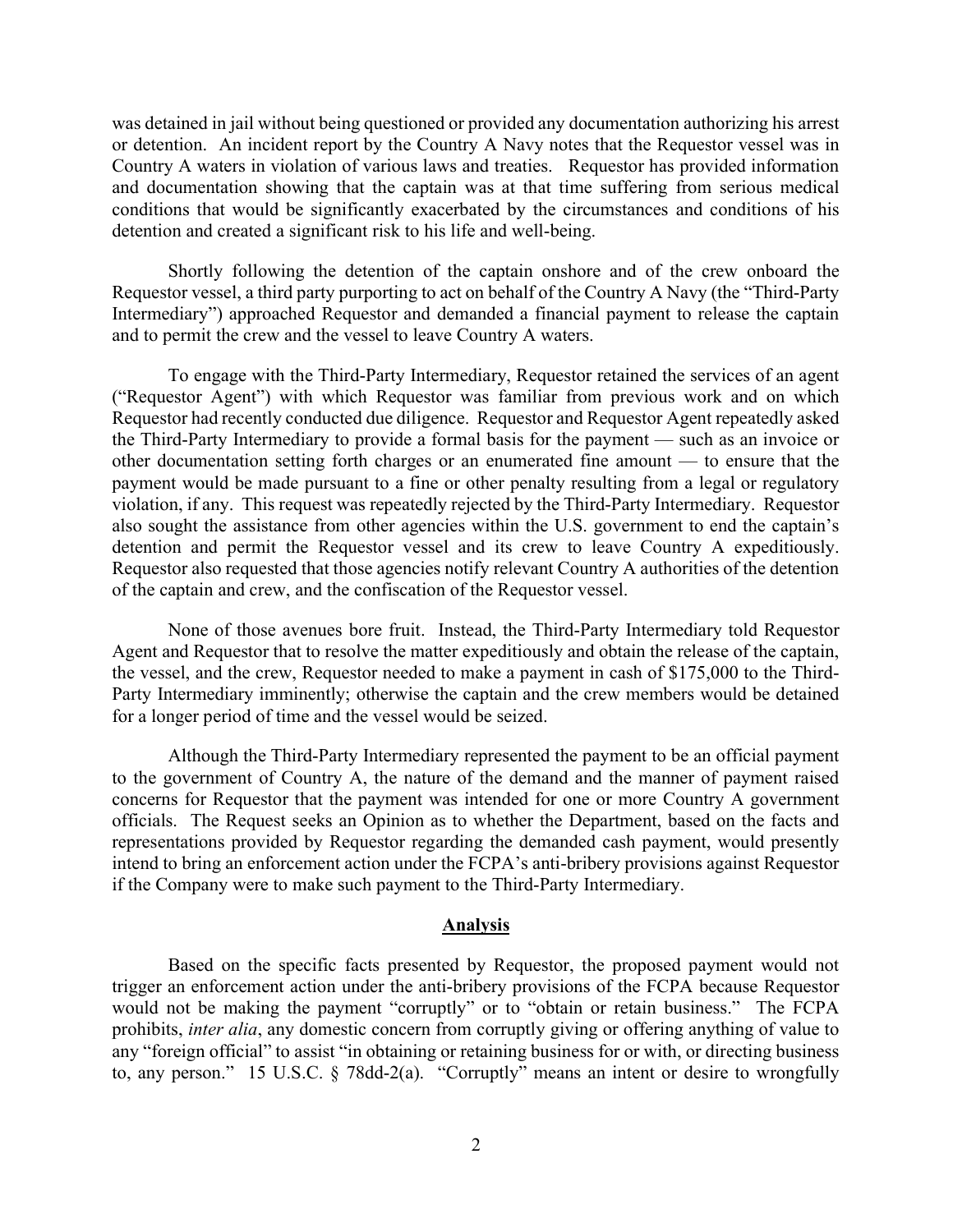influence the recipient. The "business purpose" test of the FCPA is met where the purpose of the payment or offer is to assist in obtaining and retaining business.<sup>2</sup>

The facts presented by Requestor demonstrate that the proposed payment would not be made with corrupt intent. Based on the information from Requestor, the primary reason for the payment was to avoid imminent and potentially serious harm to the captain and the crew of the Requestor vessel.<sup>3</sup> Under the FCPA, "[a] person acts corruptly if he acts voluntarily and intentionally, with an improper motive of accomplishing either an unlawful result or a lawful result by some unlawful method or means. The term 'corruptly' is intended to connote that the offer, payment, and promise was intended to influence an official to misuse his official position." United States v. Kozeny, 667 F.3d 122, 135 (2d Cir. 2011). Conversely, "an individual who is forced to make payment on threat of injury or death would not be liable under the FCPA. Federal criminal law provides that actions taken under duress do not ordinarily constitute crimes." United States v. Kozeny, 582 F. Supp. 2d 535, 540 n.31 (S.D.N.Y. 2008); see also Crim. Div. of the U.S. Dept. of Justice and the Enf't Div. of the U.S. Sec. and Exch. Comm'n, A Resource Guide to the U.S. Foreign Corrupt Practices Act 27 (2d ed. 2020), available at https://www.justice.gov/criminalfraud/ file/1292051/download (hereinafter, "Resource Guide") ("Situations involving extortion or duress will not give rise to FCPA liability because a payment made in response to true extortionate demands under imminent threat of physical harm cannot be said to have been made with corrupt intent or for the purpose of obtaining or retaining business.").

Moreover, based upon the information provided, the payment is not motivated by an intent to obtain or retain business. Requestor has no ongoing or anticipated business with Country A, and the entire episode appears to be the result of an error, emanating from the incorrect advice Requestor received about where to anchor its ship while waiting for the port of Country B to carry out mandatory repairs. In so doing, it is possible that Requestor inadvertently violated Country A, and perhaps other, regulations and laws governing shipping routes and anchoring locations. It is this error that triggered the payment demand by the Third-Party Intermediary. Rather than conceal the payment demand, Requestor engaged with various U.S. government personnel and requested proper documentation from the Country A government setting forth the alleged violation and appropriate fine.<sup>4</sup> Only when none of these efforts bore fruit, and Requestor was told that the only way to secure the safe and prompt release of the captain and crew was through a payment of \$175,000 in cash, did Requestor consider making such payment and submit the FCPA Opinion

<sup>&</sup>lt;sup>2</sup> See H.R. Rep. No. 100-576, at 1951-52 (In amending the FCPA in 1988, Congress noted on the business purpose of the FCPA that "the reference to corrupt payments for 'retaining business' in present law is not limited to the renewal of contracts or other business, but also includes a prohibition against corrupt payments related to the execution or performance of contracts or the carrying out of existing business, such as a payment to a foreign official for the purpose of obtaining more favorable tax treatment.").

<sup>&</sup>lt;sup>3</sup> Among other things, Requestor described the conditions of the captain's detention, including the lack of medical treatment and medical equipment necessary to manage the captain's serious medical condition, thus creating a serious and imminent threat to his health, safety, and well-being.

<sup>4</sup> In contacting appropriate U.S. government authorities in Country A in connection with the payment demand, Requestor acted in accordance with the recommendation in the FCPA Guide. See p. 28 ("If such a situation [of imminent threats to health or safety of its employees] arises, and to ensure the safety of its employees, companies should immediately contact the appropriate U.S. embassy for assistance.").